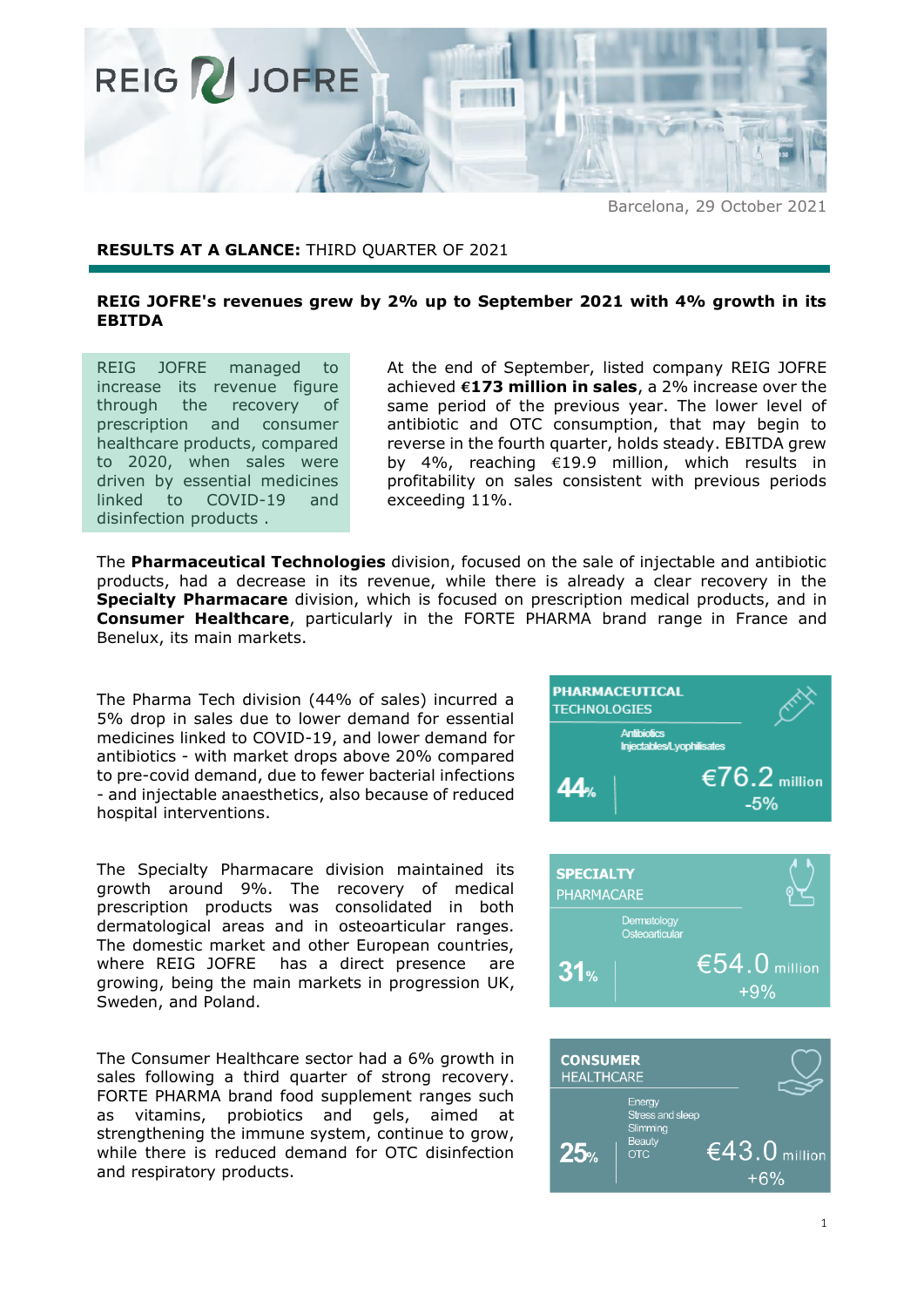Spain represents 45% of the group's sales. Its revenues fell back by 3% due to lower consumption of antibiotics and essential medicines, offset by the growth in Specialty Pharmacare products.

The other European markets experienced a 7% growth. This is helped by the good performance of the group's companies in France and Benelux, in the Consumer Healthcare ranges of the brand FORTE PHARMA, as well as the UK and the new subsidiary in Poland.

The rest of the countries, which together account for 11% of sales, fell slightly by 1% as a result of the reduction in the consumption of antibiotics and other essential medicines.

**Sales by geographical region**



REIG JOFRE obtains 55% of revenues in the international markets, that altogether had a 5% growth. The Spanish market, especially in the Pharmaceutical Technologies division, is showing the first signs of recovery in antibiotic demand, resulting from the progressive easing of social distancing measures, which is encouraging the spread of conditions that require these medicines.

## **Performance and Key Indicators**

The third quarter closes with a cumulative sales figure of  $£173$  million, 2% higher than the previous year. 2020 was a year defined by the high consumption of essential hospital medicines due to needs arising from COVID-19.

The gross margin stands at 62% this year, two points above the same period in 2020 due to changes in the sales mix.

Personnel Expenses remain moderate, 2% above previous year.

Other operating expenses increased by 11%. On the one hand, pre-operational expenses associated with the new plant are included: set-up expenses, training of new personnel in the processes and new technology, and enhancement of quality systems. On the other hand, commercial and marketing expenses that are already showing growth after more than a year of containment due to the slowdown in commercial and marketing activity.

EBITDA reached €19.9 million, a 4% growth compared to the same period in 2020.

EBITDA/Sales profits are at 11.5%, almost one point above the level closing the previous year, which was 10.6% on sales.

The increase in amortisations reflects new investments, and will also, in the future, shoulder the impact of the new Barcelona Plant's entry into production.

Financial expenses grew because of the debt associated with new investments, both industrial and corporate operations.

Due to the above-mentioned reasons, Profit before taxes amounted to €6.0 million, 4% lower than in the same period of the previous year.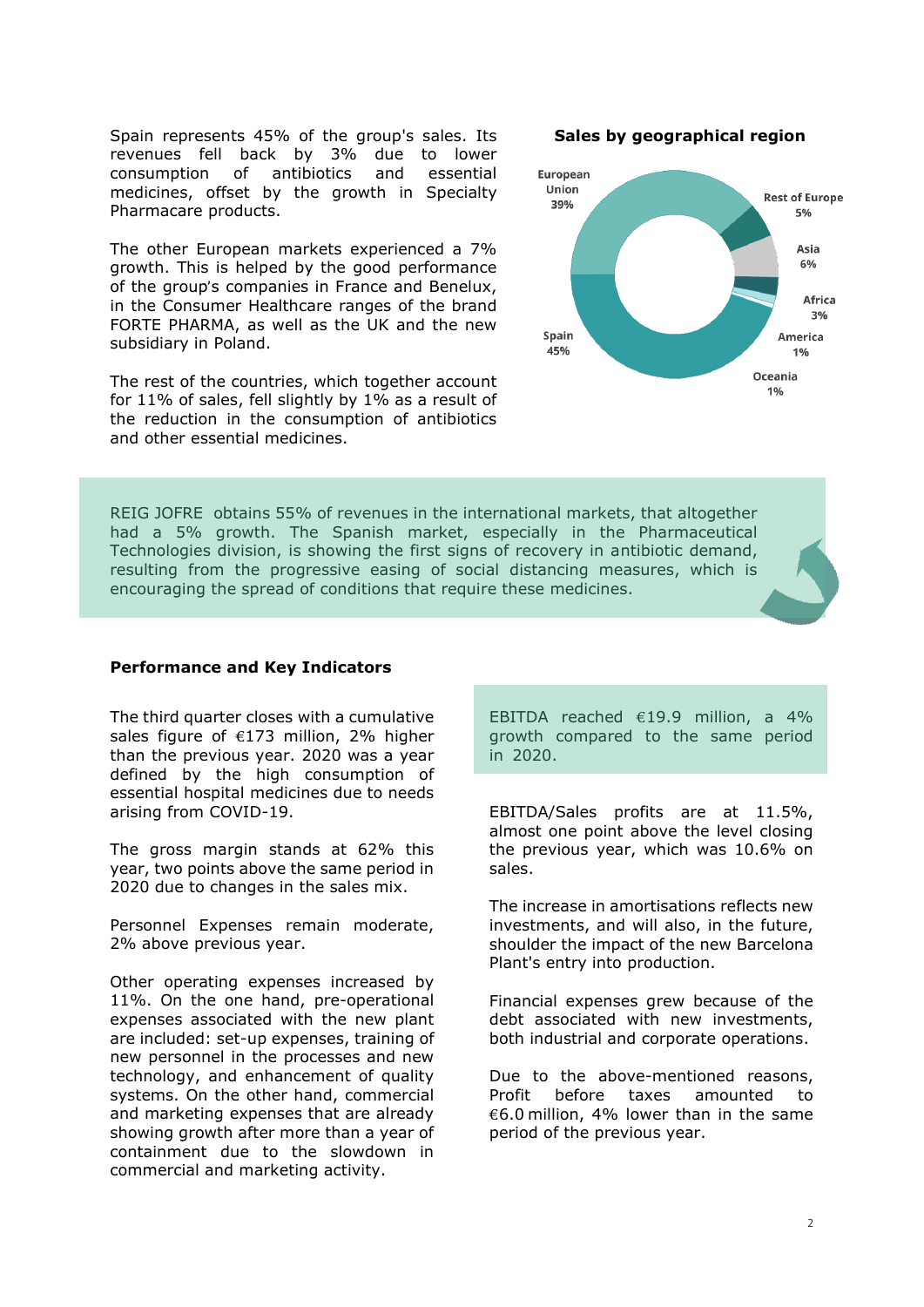# **Investment and Funding**

Investments in technology and expanding capacity in 2021 amounted to  $€10.9$  million in this half.

The two main projects are: an extensive renovation of the facilities and infrastructures at the Antibiotics Plant in Toledo, taking advantage of the months of falling demand linked to the social distancing measures of 2021, and investments in the Barcelona Plant for manufacturing the COVID-19 vaccine, in addition to the products initially planned in this facility.

Net Financial Debt increased to  $\epsilon$ 75.8 million, which puts the Debt/EBITDA ratio at 2.8, a level that will be reduced by debt payments and the lower level of new investments foreseen in REIG JOFRE's strategic plan.

The main increase in Financial Debt is due to the incorporation of bank debt linked to the last payment for purchasing osteoarticular business in 2019 and due to funding for working capital that had not been needed in 2020 due to existing cash surpluses.

## **NEW INJECTABLE PRODUCTS PLANT IN BARCELONA** The facility will triple current capacity to manufacture sterile injectable products



The new plant is based on automatic processes and isolator technology, in which there is no physical contact between the operators and the product to avoid any risk of contamination. For this reason, an intense training effort in this new technology and the associated quality processes is key.

At this moment, the plant is in the process of being inspected to obtain the necessary authorization from the Health Authorities.

# **INCREASING CAPACITY AND MANUFACTURING THE COVID-19 VACCINE**

The process of Technology Transfer for Janssen's COVID-19 vaccine advances. Once the process is completed, and the necessary requirements met, REIG JOFRE will be integrated within Janssen's global network of manufacturers. Janssen will then define the supply needs of vaccines that will require from REIG JOFRE.

The plant's capacity will meet Janssen's demand for its vaccine provision and will also meet other clients' demands.

# **2021 CLOSE OUTLOOK**



Some uncertainties regarding the *Pharmaceutical Technologies* division remain: the key factors for the close of 2021 will be the global antibiotic market's speed of recovery and the restoration of demand for other hospital injectable products.

We are confident that our Specialty Pharmacare and Consumer Healthcare divisions will continue to generate further growth driven by the recovery of economic activity and easing of social distancing measures.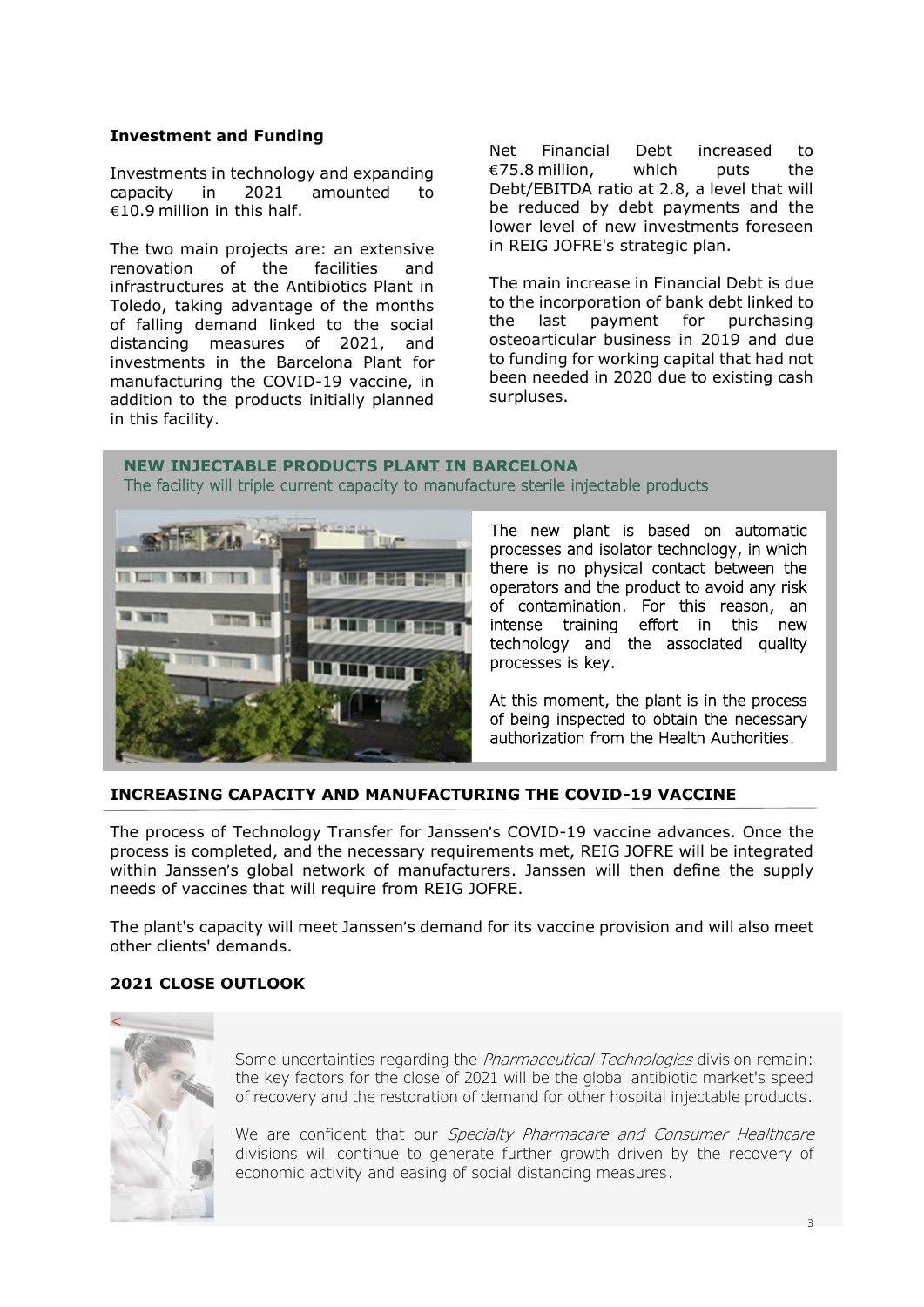Receive the listed company REIG JOFRE' news as they happen by registering in the company's **subscription center**, on the corporate portal: **www[.reigjofre.](https://www.reigjofre.com/)com**

#### **About REIG JOFRE**

Founded in 1929 in Barcelona, REIG JOFRE is a family-run pharmaceutical company, listed on the Spanish stock exchange's continuous market, dedicated to the research, development, manufacture and marketing of pharmaceutical products and nutritional supplements at its four plants in Toledo (2), Barcelona and Malmö (Sweden). REIG JOFRE organizes its product development activities into three business divisions: (1) *Pharmaceutical Technologies* specialising in sterile and lyophilised injectables and penicillin-derived antibiotics; (2) *Specialty Pharmacare* specialising in dermatology, osteoarticular disorders and women's health; and (3) *Consumer Healthcare* with consumer products under the Forté Pharma brand mostly in France, Belgium, Spain and Portugal, and other OTC areas. REIG JOFRE has more than 1,100 employees, direct sales in 8 countries (Spain, France, Portugal, Belgium, Sweden, United Kingdom, Poland and Singapore) and more than 130 sales partners in more than 70 countries. The company closed 2020 with turnover of €230 million. REIG JOFRE is listed under the code RJF. Share capital: 77,432,084 shares

#### **Further information**

Inma Santa-Pau - Director of Communications and Investor Relations - [isantapau@reigjofre.com](mailto:isantapau@reigjofre.com) **www[.reigjofre.](https://www.reigjofre.com/)com**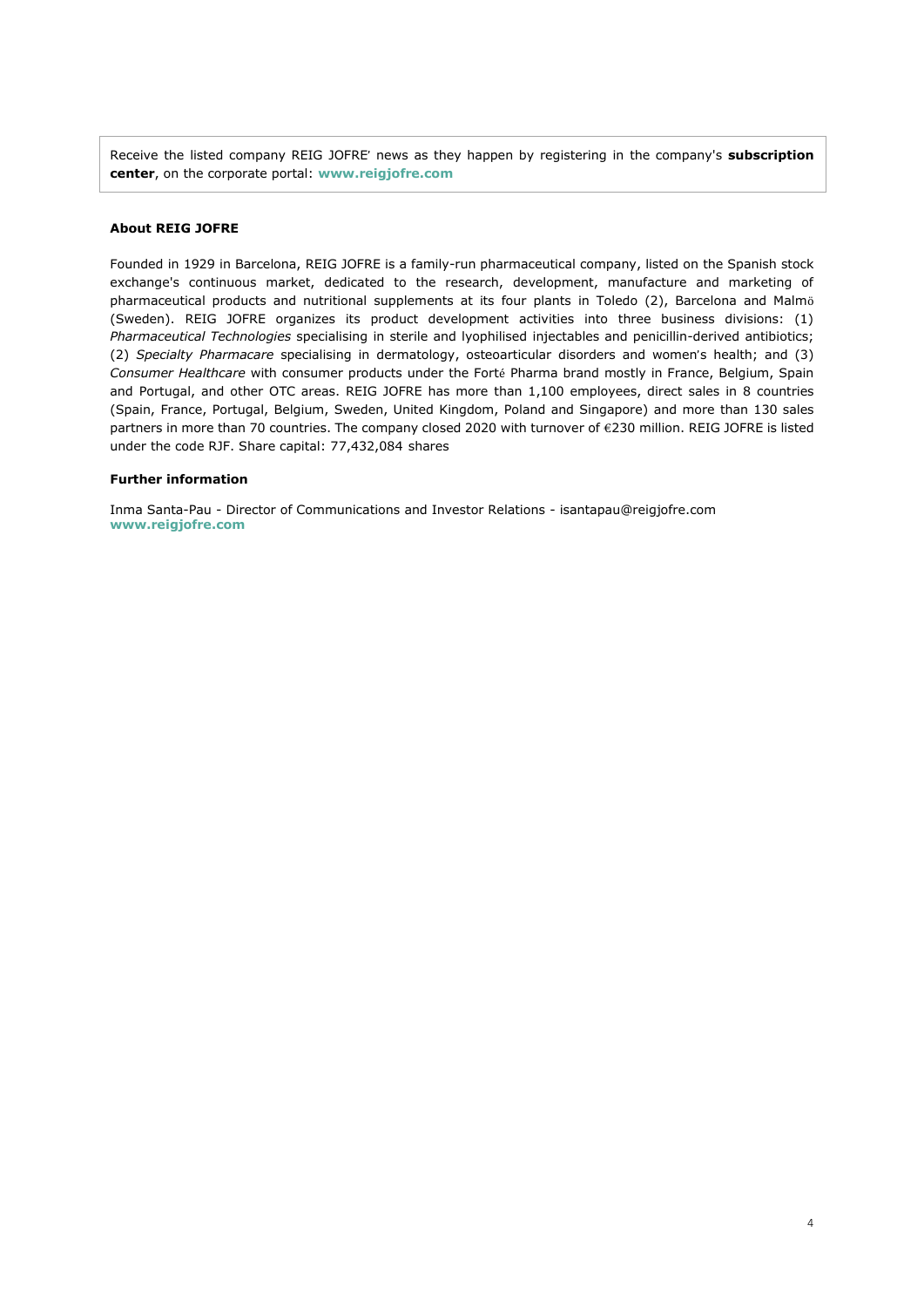

# **INCOME STATEMENT**

| thousand euros                                       | 9/30/2021 | 9/30/2020 |
|------------------------------------------------------|-----------|-----------|
| <b>Turnover</b>                                      | 173,174   | 170,406   |
| Procurements                                         | $-63,226$ | $-66,724$ |
| Changes in inventories                               | $-2,162$  | $-1,741$  |
| Gross margin                                         | 107,787   | 101,940   |
| Work carried out for fixed assets                    | 3,222     | 3,563     |
| Other operating income                               | 284       | 138       |
| Personnel expenses                                   | $-49,709$ | $-48,756$ |
| Other operating expenses                             | $-41,618$ | $-37,640$ |
| <b>EBITDA</b>                                        | 19,965    | 19,246    |
| Depreciation and amortization                        | $-13,221$ | $-12,555$ |
| Govern, grants for non-financial assets and others   | 17        | 17        |
| Impairment and results on disposals                  | $-2$      | 3         |
| Operating income                                     | 6,760     | 6,711     |
| <b>Financial result</b>                              | -793      | $-433$    |
| Results from entities accounted by the equity method | 53        | 9         |
| Profit before taxes                                  | 6,020     | 6,287     |
| Income tax                                           | $-903$    | $-943$    |
| <b>NET RESULT</b>                                    | 5,117     | 5,344     |